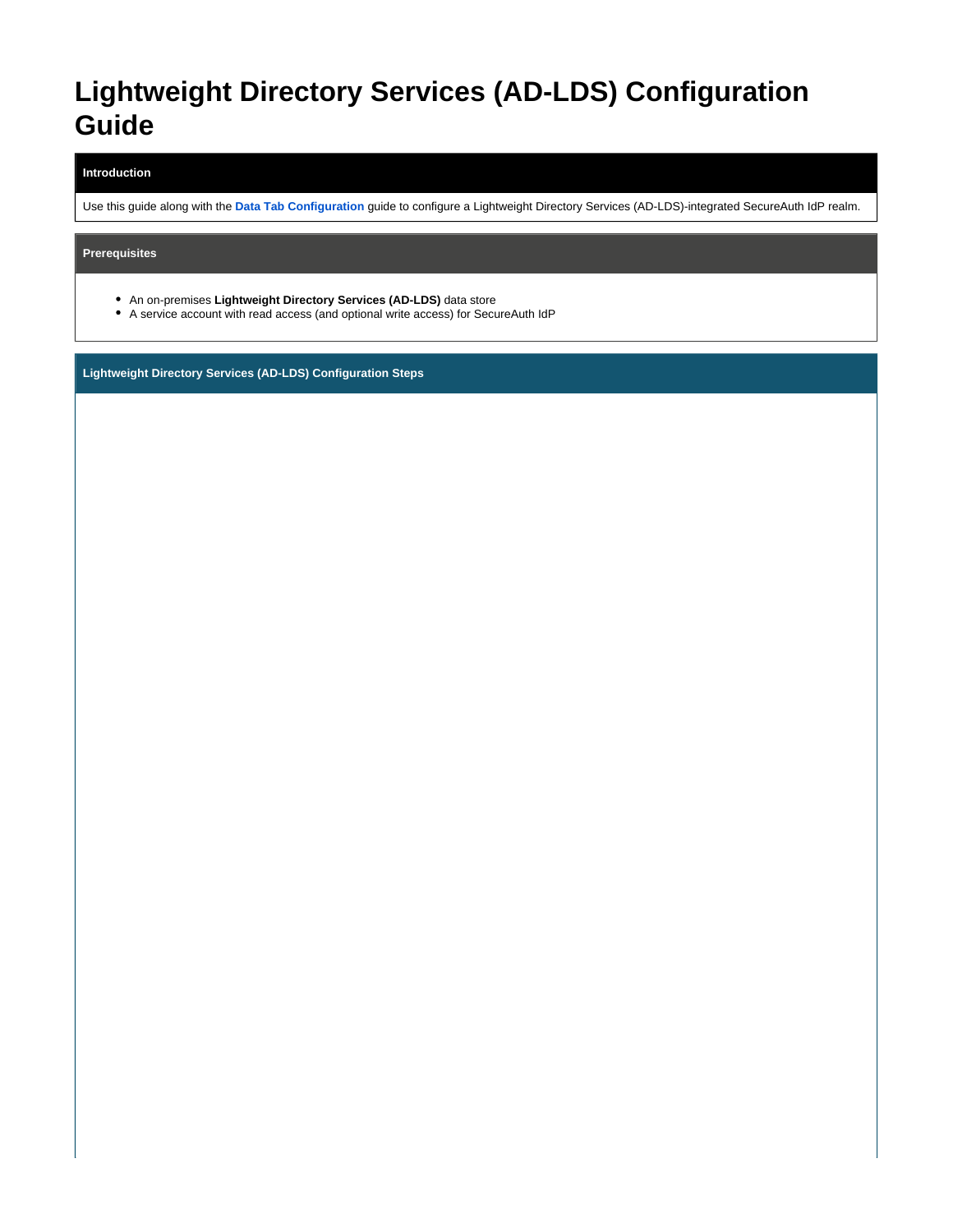| ▼ Membership Connection Settings |                                    |                                   |  |
|----------------------------------|------------------------------------|-----------------------------------|--|
| Datastore Type                   |                                    |                                   |  |
| Type:                            | Lightweight Directory Service ▼    |                                   |  |
| <b>Datastore Connection</b>      |                                    |                                   |  |
|                                  |                                    |                                   |  |
| Domain:                          | $^{\copyright}$                    | Generate LDAP Connection String   |  |
| <b>Connection String:</b>        | LDAP://r                           |                                   |  |
| Anonymous LookUp:                | False<br>v                         |                                   |  |
| <b>Connection Mode:</b>          | Secure<br>v                        |                                   |  |
| <b>Datastore Credentials</b>     |                                    |                                   |  |
|                                  | Use CyberArk Vault for credentials |                                   |  |
| Service Account:                 |                                    |                                   |  |
| Password:                        |                                    |                                   |  |
| <b>Search Filter</b>             |                                    |                                   |  |
|                                  |                                    | Generate Search Filter            |  |
| Search Attribute:                | cn                                 |                                   |  |
| searchFilter:                    | (&(cn=%v)(objectclass=user))       |                                   |  |
| <b>Group Permissions</b>         |                                    |                                   |  |
| Advanced AD User Check:          | True<br>▼                          |                                   |  |
| Validate User Type:              | Search<br>v                        |                                   |  |
| User Group Check Type:           | <b>Allow Access</b><br>v           |                                   |  |
| User Groups:                     |                                    | <b>Include Nested Groups</b><br>٠ |  |
| Groups Field:                    | memberOf                           |                                   |  |
| Max Invalid Password Attempts:   | 10                                 |                                   |  |
|                                  |                                    |                                   |  |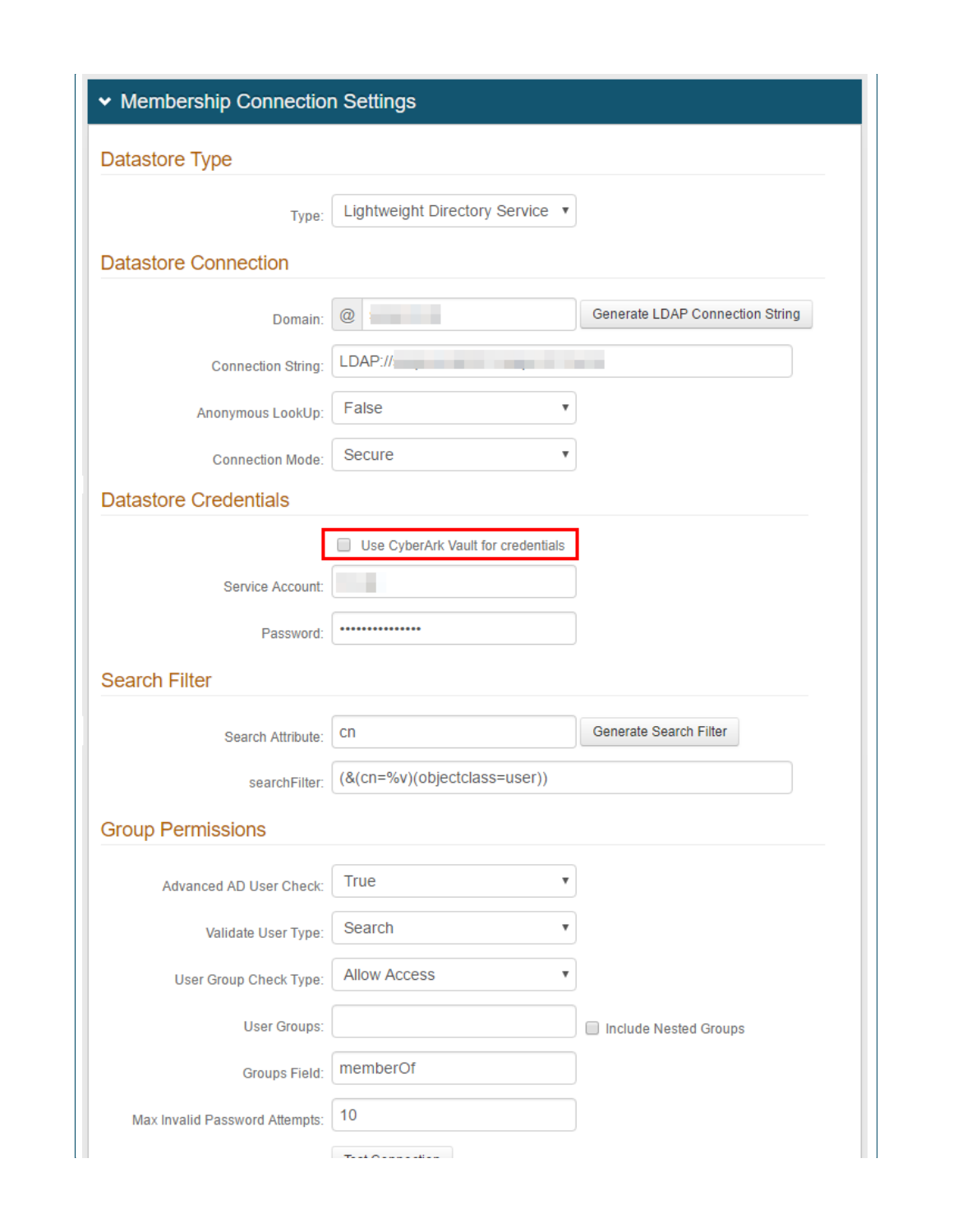### **Datastore Type**

1. Select **Lightweight Directory Services (AD-LDS)** from the **Type** dropdown

#### **Datastore Connection**

2. Provide the **Domain** of the Active Directory

3. Click **Generate LDAP Connection String**, and the **Connection String** will auto-populate

4. Select **False** from the **Anonymous LookUp** dropdown

5. Select the type of **Connection Mode** to be used from the dropdown

G) **Connection Mode pertains to how SecureAuth IdP and the directory connect:**

- **Secure**: Enable a secure LDAP connection on Port 389, using NTLMv2.
- **SSL**: Enable a secure connection on Port 636, but uses Secure Socket Layer technology, which relies on certificates.
- **Standard**: Enable a standard LDAP connection on Port 389 that uses basic authentication (plain text).

## **Datastore Credentials**

If using CyberArk Vault for credentials, enable **Use CyberArk**  (i) **Vault for credentials** and follow the steps in **[CyberArk](https://docs.secureauth.com/display/90docs/CyberArk+Password+Vault+Server+and+AIM+Integration+with+SecureAuth+IdP)  [Password Vault Server and AIM Integration with](https://docs.secureauth.com/display/90docs/CyberArk+Password+Vault+Server+and+AIM+Integration+with+SecureAuth+IdP)  [SecureAuth IdP](https://docs.secureauth.com/display/90docs/CyberArk+Password+Vault+Server+and+AIM+Integration+with+SecureAuth+IdP)**

With this feature, steps 6 and 7 are not required

6. Provide the SecureAuth IdP **Service Account** username, and it will be **@** the directory domain

7. Provide the **Password** that is associated with the **Service Account**

#### **Search Filter**

8. Provide the **Search Attribute** to be used to search for the user's account in the directory, e.g. **cn**

9. Click **Generate Search Filter**, and the **searchFilter** will auto-populate

The value that equals **%v** is what the end-user will provide on the login page, so if it is different from the **Search Attribute**, change it here

For example, if the **Search Attribute** is **cn**, but end-users will log in with their email addresses (field= **mail**), the **searchFilter** would be **( &(mail=%v)(objectclass=user))**

## **Group Permissions**

10. Select **True** from the **Advanced AD User Check** to check for more information than just the username, such as if the account is locked

11. Select **Search** from the **Validate User Type** dropdown if SecureAuth IdP is to use the search function to find a username and password

Select **Bind** if SecureAuth IdP is to make a direct call to the directory to validate the username and password